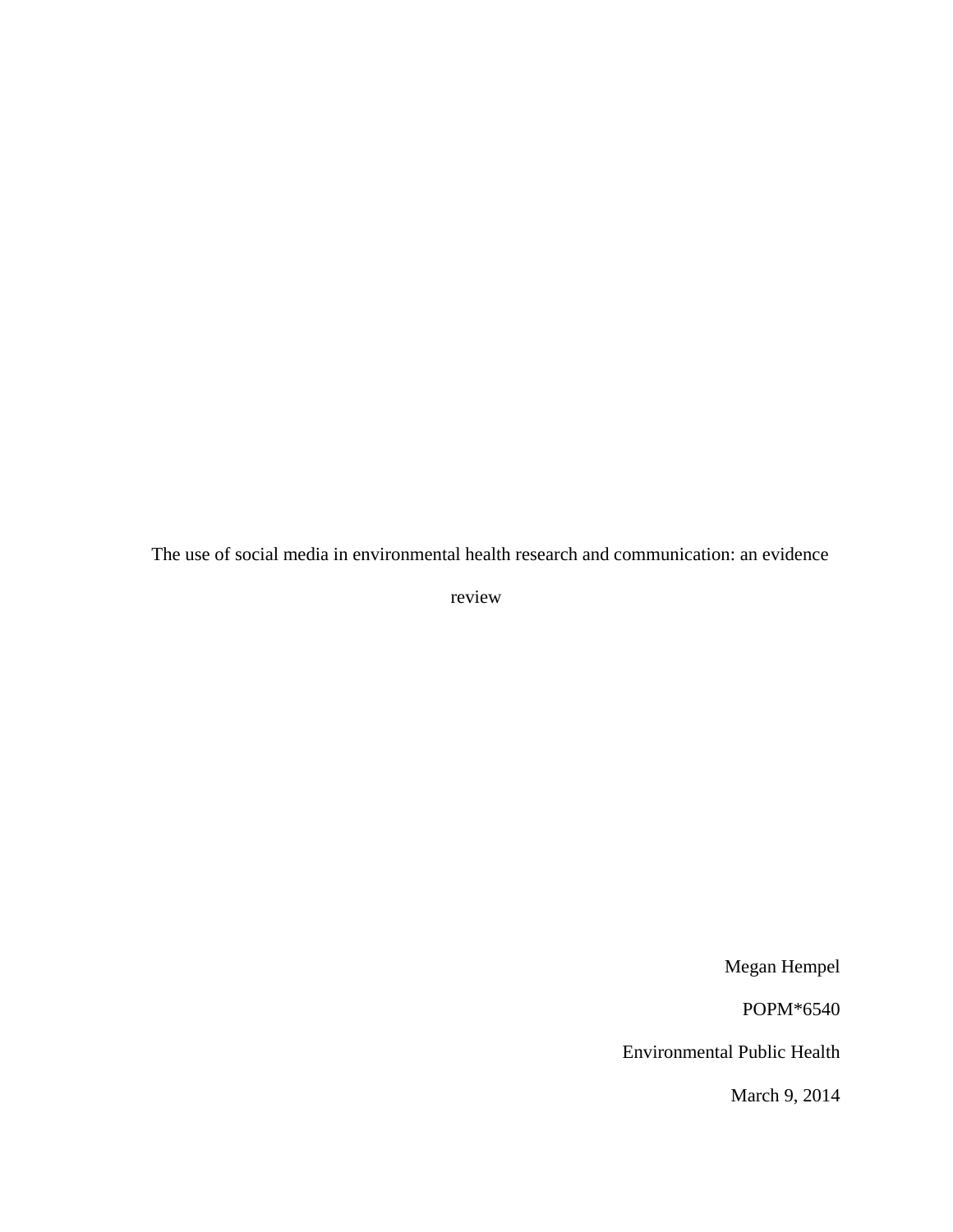#### **Introduction**

The rise in popularity of social media presents new sources of scientific data and new ways to enhance communication and citizen engagement within the field of environmental health [1–3]. Social media is defined as "a group of Internet-based online and mobile applications…that allow the creation and exchange of user-generated content and data" [4]. Common categories of social media applications include: forums, message boards, social networking sites (e.g. Facebook), blogs, microblogs (e.g. Twitter) and media sharing sites (e.g. YouTube) [5]. A Statistics Canada report on Internet use found that in 2012, 83% of Canadians 16 and over use the Internet [6]. Among Canadians that use the Internet, 67% visit social networking websites, a 9% increase since 2010 [6]. A recent survey by Media Technology Monitor found that nearly one third of Internet users actively use the social networking site Facebook, and nearly one fifth Internet users are on the microblogging platform Twitter [7]. As social media has become such a prominent communication tool within popular culture, businesses, researchers, and experts from a variety of diverse disciplines have been investigating ways to leverage social media for communication, marketing, public relations and research activities [8–11]. The purpose of this report is to conduct a review of the literature to examine the potential uses and effectiveness of social media technologies in the field of environmental health.

# **Methods**

 A review of the literature in English, peer-reviewed journals pertaining to social media and environmental health was conducted. The literature review was conducted using the databases PubMed, Scholar's Portal, BioMed Central and Primo (University of Guelph). The search was conducted using the search string ("environmental health" OR "environmental public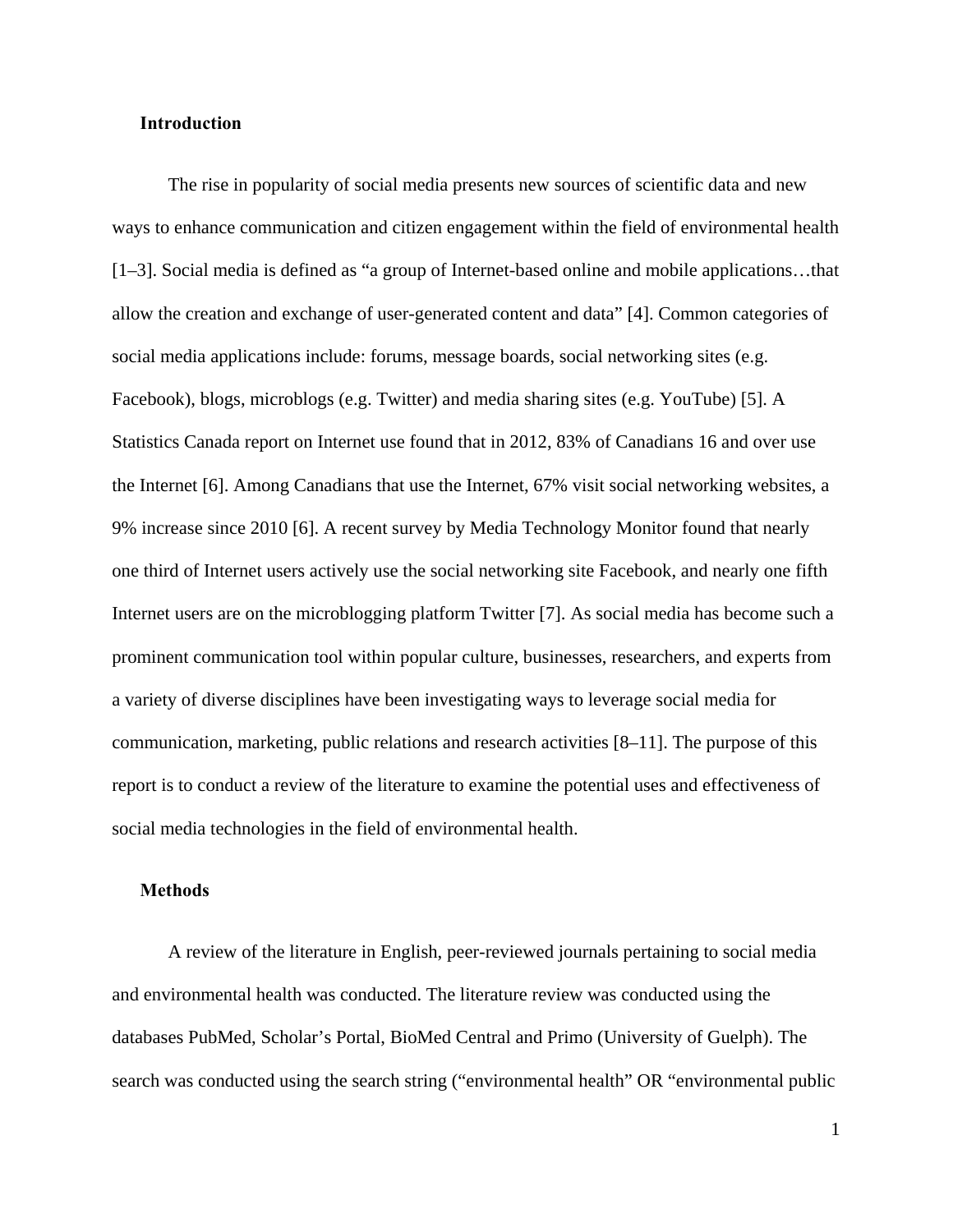health" or "environment and health") AND ("social media" OR Twitter OR Facebook OR blog). Articles were included if they discussed applications of social media related to environmental health as a whole, or to various subfields within environmental health (e.g. food, water and air quality, surveillance, emergency management). Sixteen articles were found to be relevant. Information such as author, year of publication, study design and key points were extracted from each article and summarized in the appendix.

# **Use and effectiveness of social media in environmental health: evidence review**

 In the evidence review the following four categories of uses of social media pertaining environmental health were identified;

- information dissemination
- engaging the public, stakeholders and/or policy makers in conversation about environmental health issues
- surveillance and outbreak investigation
- crowdsourcing for data collection.

### *Information dissemination*

Thackeray and colleagues (2012) conducted a cross-sectional study to determine the extent of social media use in public health departments in the United States [5]. The researchers found that 60% of health departments used social media [5]. The most common social media website used by the health departments was Twitter (~86.7%) [5]. On average, health departments had 483 Twitter followers, 789 Facebook Friends and 40 YouTube subscribers [5]. The researchers found that health departments were primarily using social media to disseminate information, of which approximately 8% of messages were related to environmental health [5].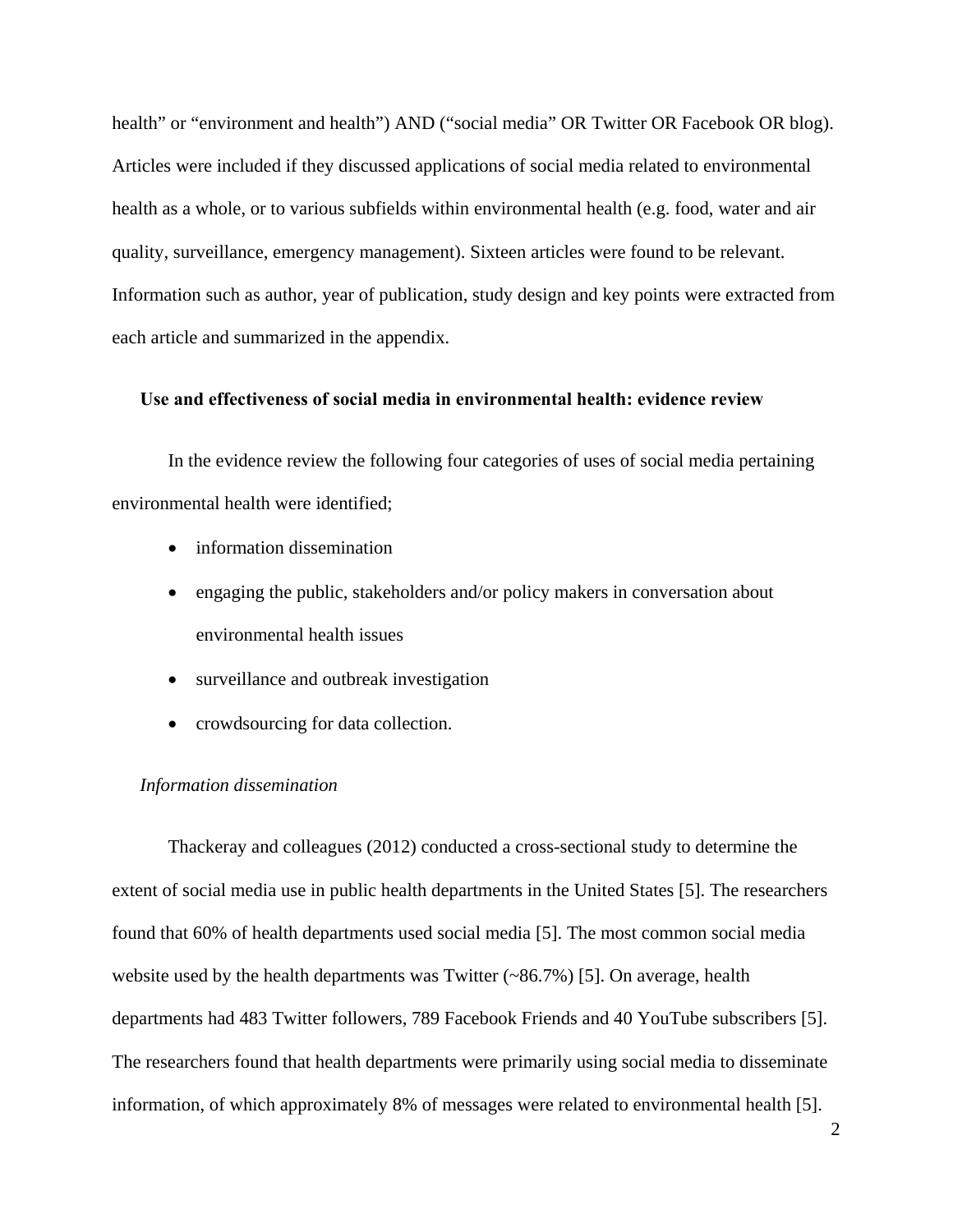The authors recommend that health departments incorporate social media into their overall communications strategy to maximize the potential benefit of social media as an information dissemination tool [5].

 Social media also has the potential for use in environmental health promotion and education campaigns [12]. After conducting a survey that found that university students have limited food safety knowledge, Mayer and Harrison (2012) developed a tailored food safety education program on Facebook [12]. The program utilized recommendations made by students during focus group discussions, such as the use of short videos and recipe demonstrations incorporating safe food handling practices [12]. The researchers found that students preferred the Facebook program over a traditional food safety class lecture [12]. Ninety-seven percent of students reported that they would change their food handling practices after participating in the program [12]. The success of this program demonstrates that social media can be used as a platform for learning about food safety, and may lead to behavior changes that ultimately decrease the risk of foodborne illness in young adults [12].

 Lastly, several articles highlighted the value of social media as a low cost tool to rapidly disseminate information to a large group of people [2, 5, 13–15]. This ability of social media can be especially valuable for risk communicators and other health professionals in times of crisis, such as during natural disasters and epidemics [2, 13]. Freberg and colleagues (2013) sought to determine where people received their information from during the 2009 H1N1 pandemic using a social media bookmarking tool [14]. The researchers found that the Center for Disease Control and Prevention (CDC) was one of the most frequently bookmarked sources of information, demonstrating that people rely on reputable government sources for information during a crisis [14]. The CDC frequently updated their Facebook page during the H1N1 crisis with information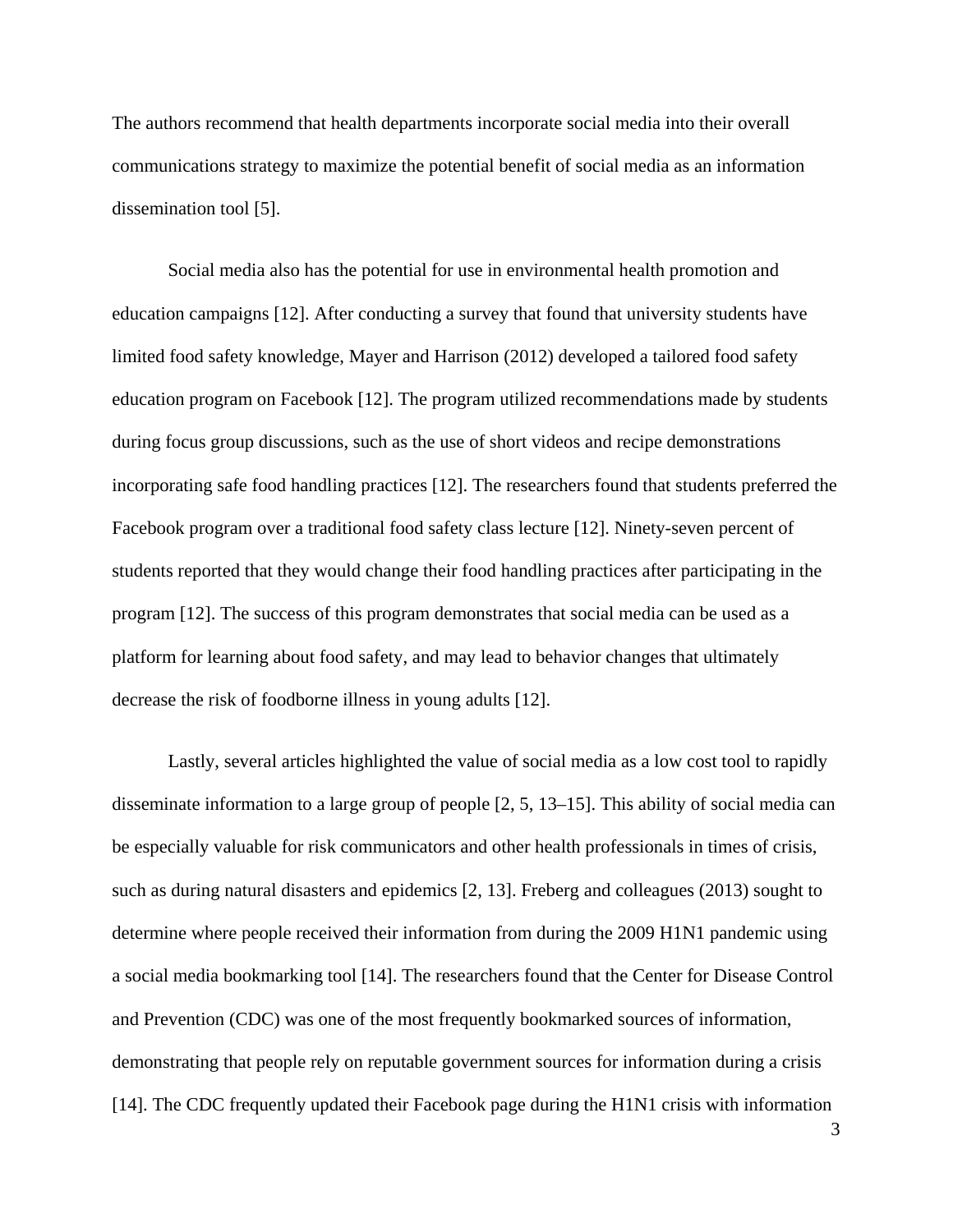about the disease and importance of vaccination [15]. Social media applications also allowed the CDC to immediately respond to questions and address any rumors or misinformation [15]. Freberg et al. (2013) emphasize the need for health organizations utilize social media, as seen with the CDC in the H1N1 crisis, to address public concerns and exert control over the messages presented in social media in order to influence and manage public perceptions in times of crisis [14].

 Gaspar and colleagues (2014) note that in addition to being a useful tool to disseminate information during a health crisis, social media can be used to inform researchers and health professionals of how the public is coping with a crisis [13]. The researchers conducted a psychosocial analysis of Twitter messages during an E. coli outbreak in Europe [13]. The researchers found that evidence of coping strategies could be observed on Twitter, and suggested that this information can be used to help health professionals shape their communications messages to address specific public concerns and provide necessary information to help the public respond to the crisis [13]. For example, the researchers found that more people expressed avoidance in terms of purchasing and consuming various products like vegetables when the source of the outbreak was uncertain compared to later in the investigation when the source was identified [13]. The researchers suggested that having this information about public concerns could allow health professionals to implement problem solving strategies, such as disseminating information regarding proper washing of products [13].

 As these articles demonstrate, social media can be a valuable tool for disseminating information in a rapid, low cost manner to address public concerns and needs in times of environmental health emergencies. In addition, social media can also provide a platform for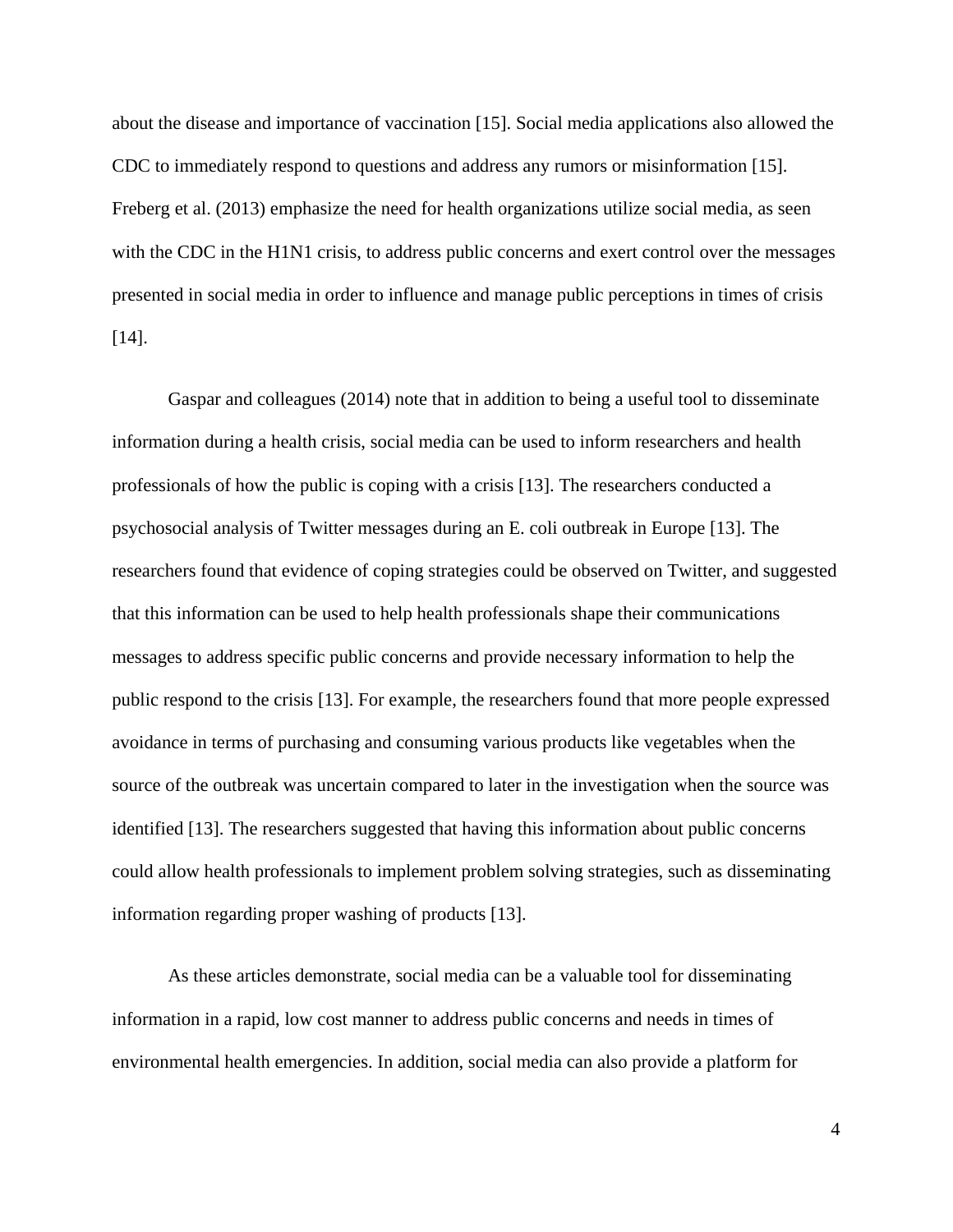environmental health promotion and education campaigns tailored to the specific needs of the desired target audience.

*Engaging the public, stakeholders and/or policy makers in conversations about environmental health issues* 

In the article by Thackeray and colleagues (2012) examining use of social media by health departments, they found that most health units were using social media for one way communication rather than to interact and engage with the public [5]. In addition to information dissemination, environmental health professionals can leverage social media to engage in twoway communication with the public, policy makers and other stakeholders [1, 3, 5, 14, 16, 17].

Martinello and Donelle (2012) conducted a content analysis of discussion postings in Ontario university Facebook groups related to the environment and determinants of health and found that health issues related to the built environment, air and water quality as well as recycling were very important to these university students [3]. They also found that students used Facebook to communicate their concerns to decision makers [3]. These researchers suggest that Facebook can be a useful tool for facilitating communication between the public and decision makers, as well as to foster community activism and civil participation related to environmental health issues [3].

Williams and colleagues (2008) also identified blogs as a useful tool for encouraging discourse about environmental health issues through the Sustainable Table project [16]. The Sustainable Table project is an initiative of the non-profit organization GRACE Communications Foundation with the goal of raising awareness of food-related issues such as antibiotic resistance and pesticide use [16]. Through a survey and the evaluation of a blog developed as part of the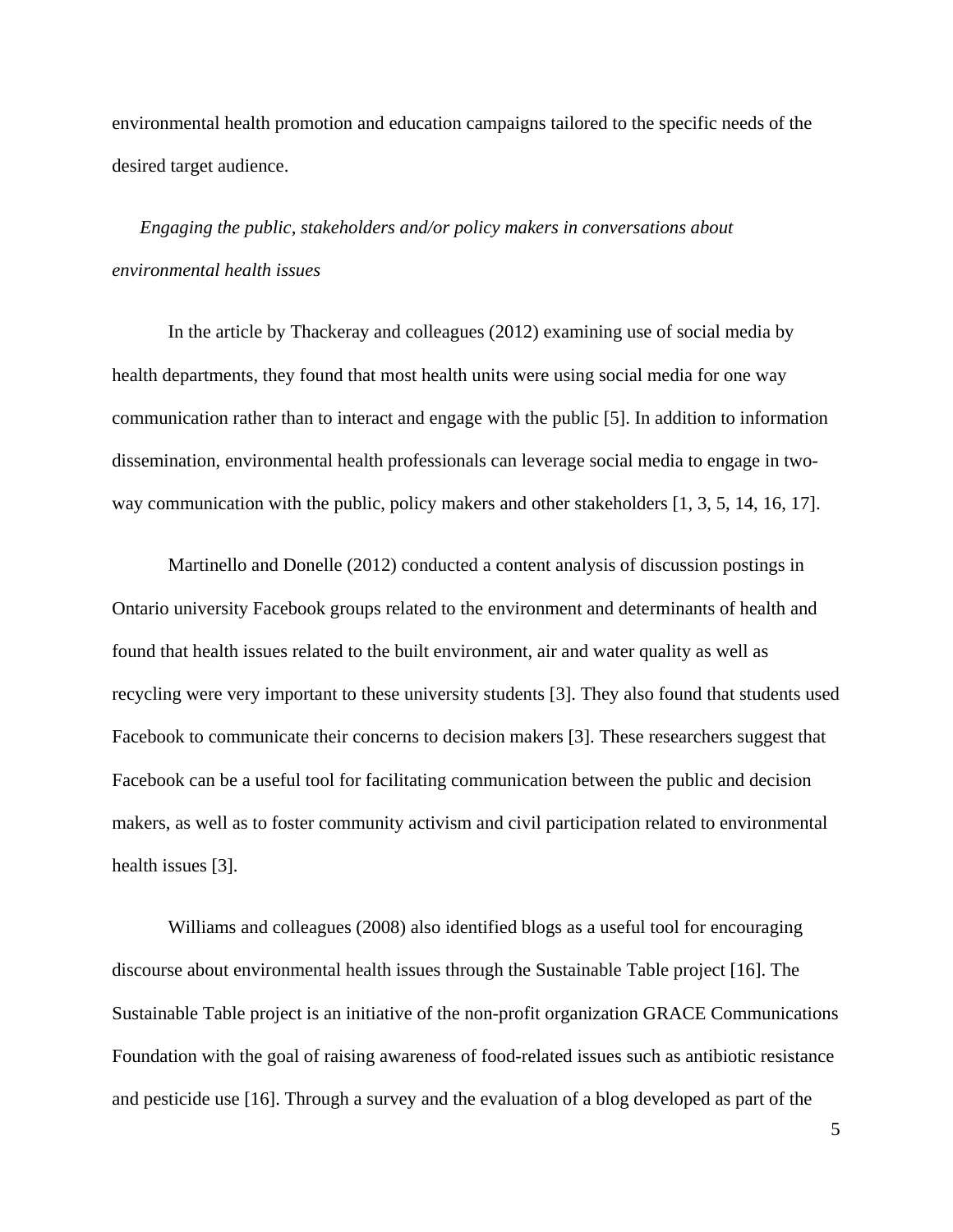Sustainable Table project, the researchers found that users enjoy blog postings about action oriented topics such as buying local and food-related health issues [16]. Blog users also used the comment section of the blog to discuss action steps that could be taken to address food-related health issues [16].

Social media has also been found to be an effective platform for knowledge exchange between environmental health researchers and policy makers [1]. Grossberndt et al. (2010) provide an overview of the European Union Health and Environment Network (HEVINET) project – an interactive network that allows researchers and other stakeholders to interact with policy makers through discussion boards, groups, newsletters, profile pages and other tools [1]. The HEVINET project involved 350 members from 46 countries around the world [1]. Nearly all participants surveyed at the end of the project indicated that they would be interested in continuing to invest in the portal [1]. Many individuals surveyed noted that they perceived uncertainty regarding information about environmental health issues to be an issue for policy makers, and therefore believe that cooperation and communication between scientists, policy makers and stakeholders is essential in environmental health decision-making [1]. The HEVINET social media portal addresses this issue by facilitating evidence informed policy through collaboration and networking between researchers and policy makers [1]. The case of the HEVINET project, the Sustainable Table blog and Facebook among university students demonstrates social media can be a valuable tool for two-way communication between environmental health professionals, researchers, the public and/or decision makers [1].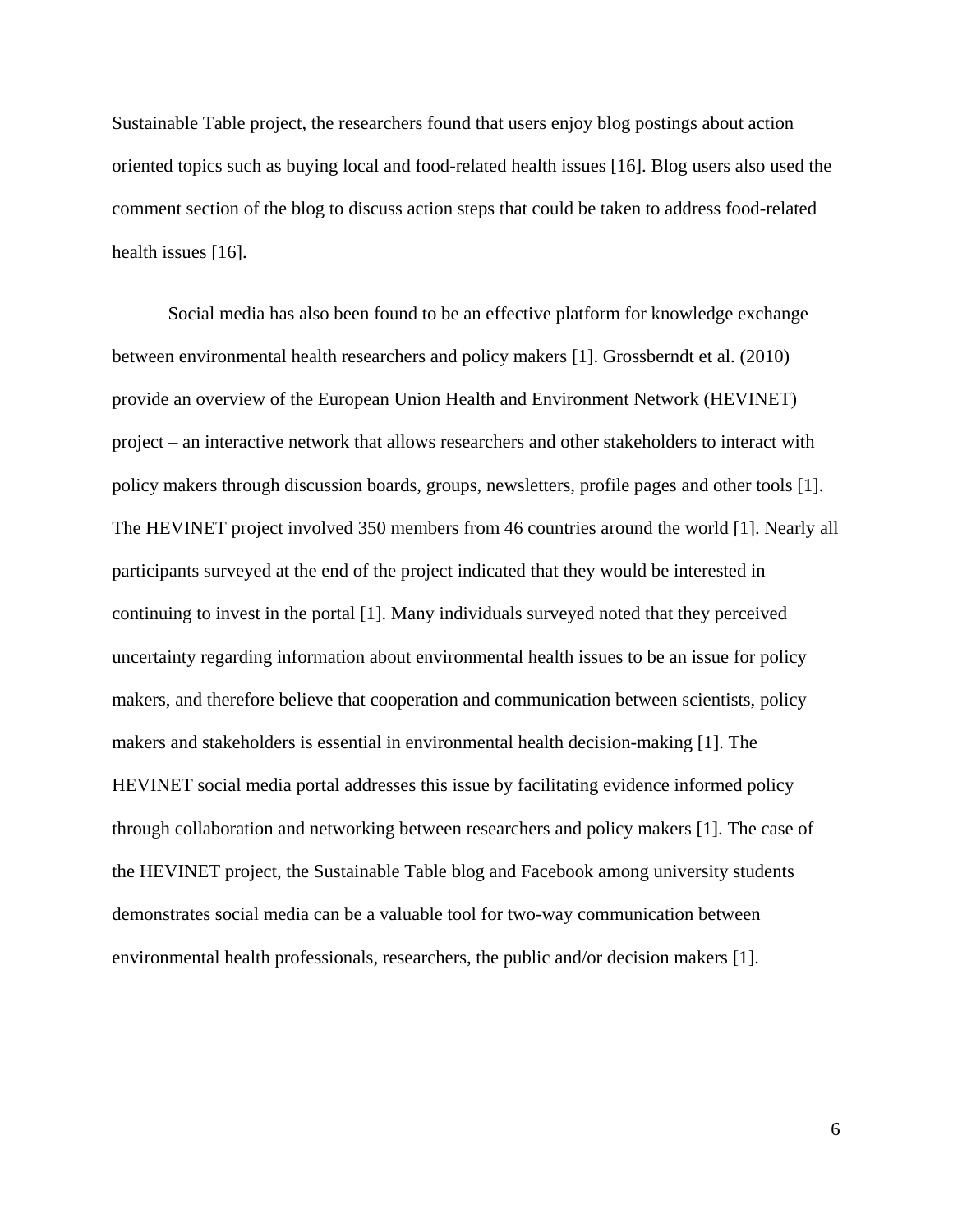#### *Surveillance and outbreak investigations*

 Over half of the articles analyzed in this literature review indicated that social media can play an important role in disease surveillance and outbreak investigation activities [2, 4, 15, 17– 22]. According to Kass-Hout and Alhinnawa (2013), the highly networked and contextualized nature of social media can be used to better understand clustering of health issues within a population [15]. Abdullah and Wu (2011) demonstrate that the lifecycle of Twitter tends can be modeled in the same way as infectious diseases, and suggest that Twitter trends can be used to help identify outbreaks and predict outbreak dynamics [20]. In their scoping review of social media for disease surveillance, Bernardo and colleagues (2013) note that 66% of the articles reviewed found a good correlation between social media based surveillance and traditional surveillance systems [4]. For example, studies have analyzed the content of Twitter messages for key terms related to influenza and have shown that trends in Twitter discussion of influenza can accurately model influenza rates [4]. Schmidt (2012) notes that Twitter has been found to predict influenza outbreaks 1-2 weeks ahead of the traditional CDC influenza surveillance system [17].

 One field within environmental health that could benefit from the incorporation of social media based surveillance is food safety [18, 22]. Foodborne illness surveillance is limited by underreporting [22]. A number of high profile foodborne illness outbreaks in recent years highlights the need for improved surveillance systems [22]. Social media websites and messages can be mined for indicators of an outbreak, can be used to distribute questionnaires during an investigation, and can facilitate the ability of groups to self-identify foodborne illness and common exposures [22]. For example, Kemble and colleagues (2013) present a case study of an foodborne illness outbreak involving Group A *Streptococcus* [18]. Health officials were first notified of the outbreak after students who attended the same banquet started discussing having a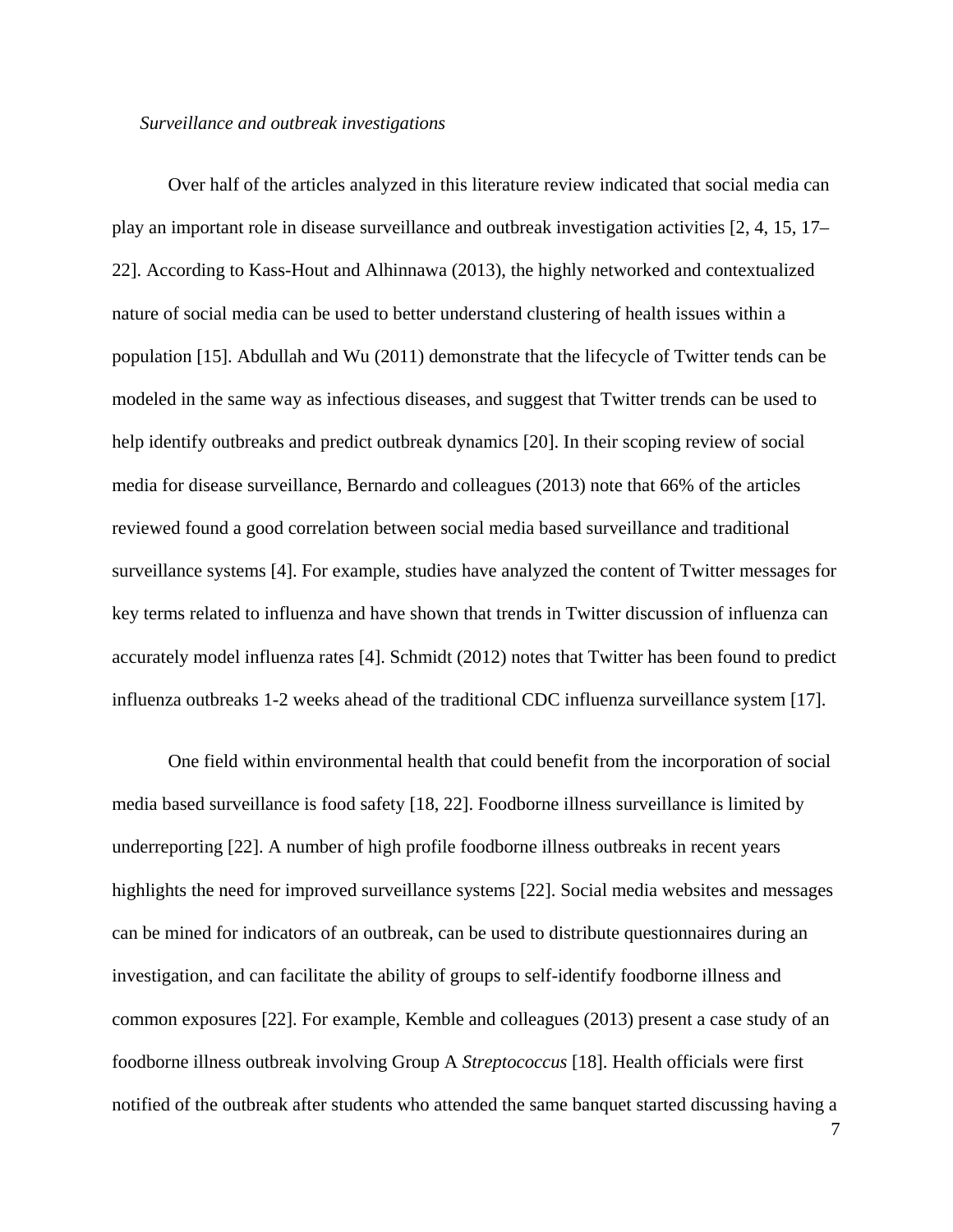sore throat on Facebook [18]. The number of cases identified in the subsequent epidemiological investigation corresponded well to the potential cases identified through Facebook [18]. Researchers note that social media played a critical role in bringing the outbreak to the attention of public health officials, and recommend the use of social media in the future as a tool for informing outbreak investigations [18].

 Social media has the potential to enhance disease surveillance and outbreak response because of the ability to mine social media data to identify trends and reduce the time required to identify an outbreak [19]. Other benefits of using social media for surveillance and outbreak investigation is that it is low cost and freely accessible [15]. Social media can provide real-time information on outbreaks which can guide public and environmental health decision making [19]. The biggest challenges of using social media for outbreak investigations include information overload and low sensitivity and specificity, which can lead to false positives and false negatives [2, 4, 19, 22]. Bias as well as privacy concerns related to transmission of personal health information are other challenges that must be considered when using social media as a source of information for surveillance and epidemiological investigations [22]. Researchers emphasize that social media based surveillance cannot replace current systems, and should be cross-referenced with other sources to increase validity [4, 15, 19, 22]. Future research is needed to investigate methods to improve sensitivity and specificity of social media based surveillance techniques [4].

#### *Crowdsourcing for data collection*

 Social media also presents new opportunities for environmental health research through the use of crowdsourcing [15, 21, 23]. Kass-Hout and Alhinnawa (2013) define crowdsourcing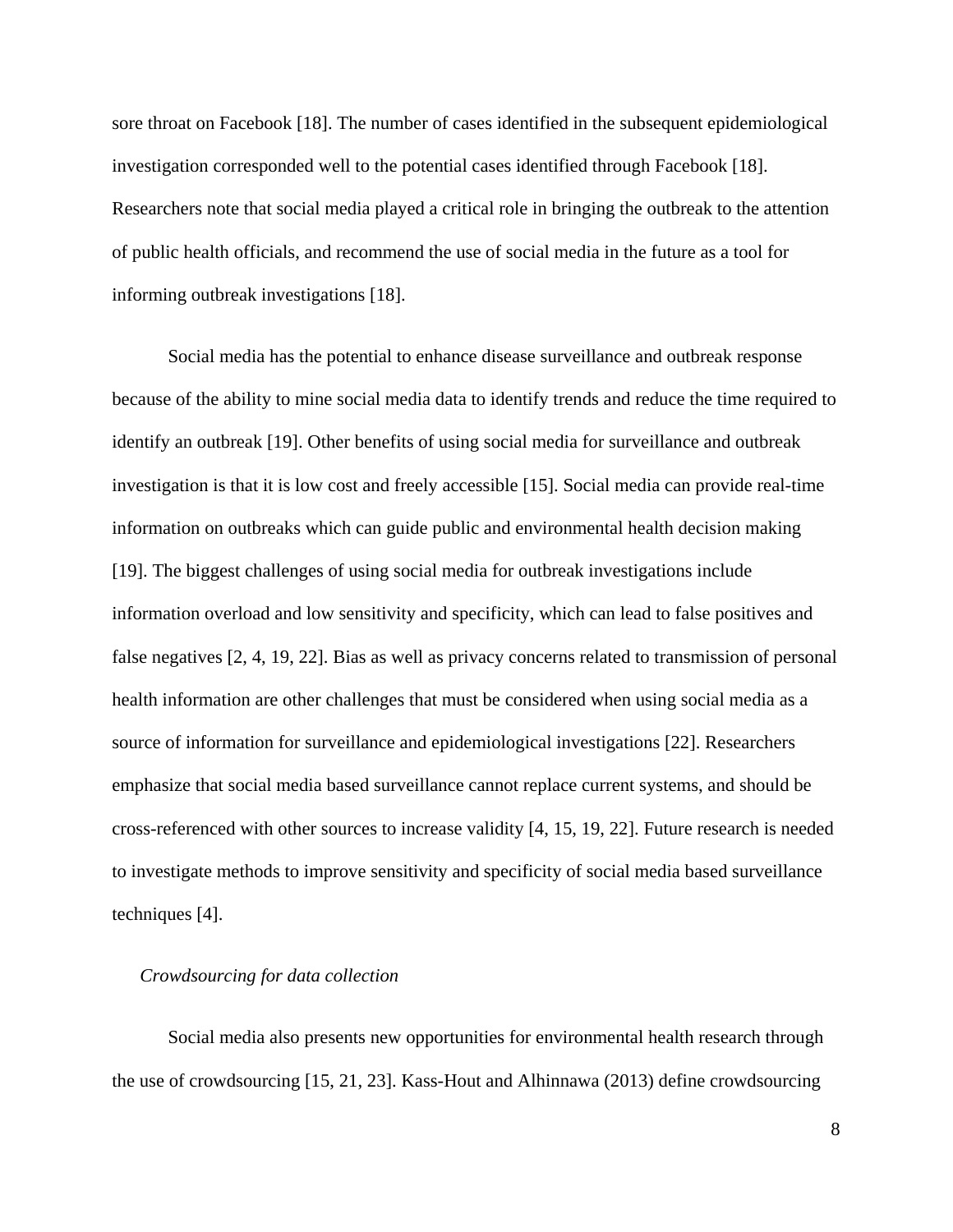as "the act of taking tasks by a group (crowd) of people or community in the form of an open call" [15]. User-driven, mass citizen participation is a revolutionary new way to collect data within environmental health. Such forms of citizen engagement can allow for information on almost anything, anywhere to be collected and analyzed in real time [2]. In the review article by Boulos and colleagues (2011), the authors discuss a GPS integrated smart phone application that uses street level audio recording to produce a map of citywide noise pollution as one example of an environmental health application of crowdsourcing [2].

 Another example of a crowdsourcing environmental health initiative is the Sri Lankan based application called "Mo-Buzz" [21]. Lwin et al. (2014) provide an overview of this social media application, which was designed to predict dengue fever outbreaks, engage the public in surveillance efforts, and communicate health risks to the public [21]. The program uses algorithms to predict dengue fever outbreaks based on weather, vector and human patterns, and disseminates this information to the public [21]. Members of the public can also use the "Mo-Buzz" application to report mosquito breeding sites, as well as signs and symptoms of dengue fever to local health authorities [21].

 The use of crowdsourcing for environmental health research and surveillance has similar limitations to data-mining of social media for surveillance, including information overload, validity, bias and misinformation [21, 23]. Lwin and colleagues (2014) also note that encouraging collaboration among stakeholders from a variety of different disciplines when developing and implementing social media applications involving crowdsourcing can be challenging [21]. Despite these challenges, Boulos and colleagues (2011) note that the power and uniqueness of crowdsourcing via social media lies in the ability for intelligent humans to actively participate in an assigned task, and predict that this new method of data collection will become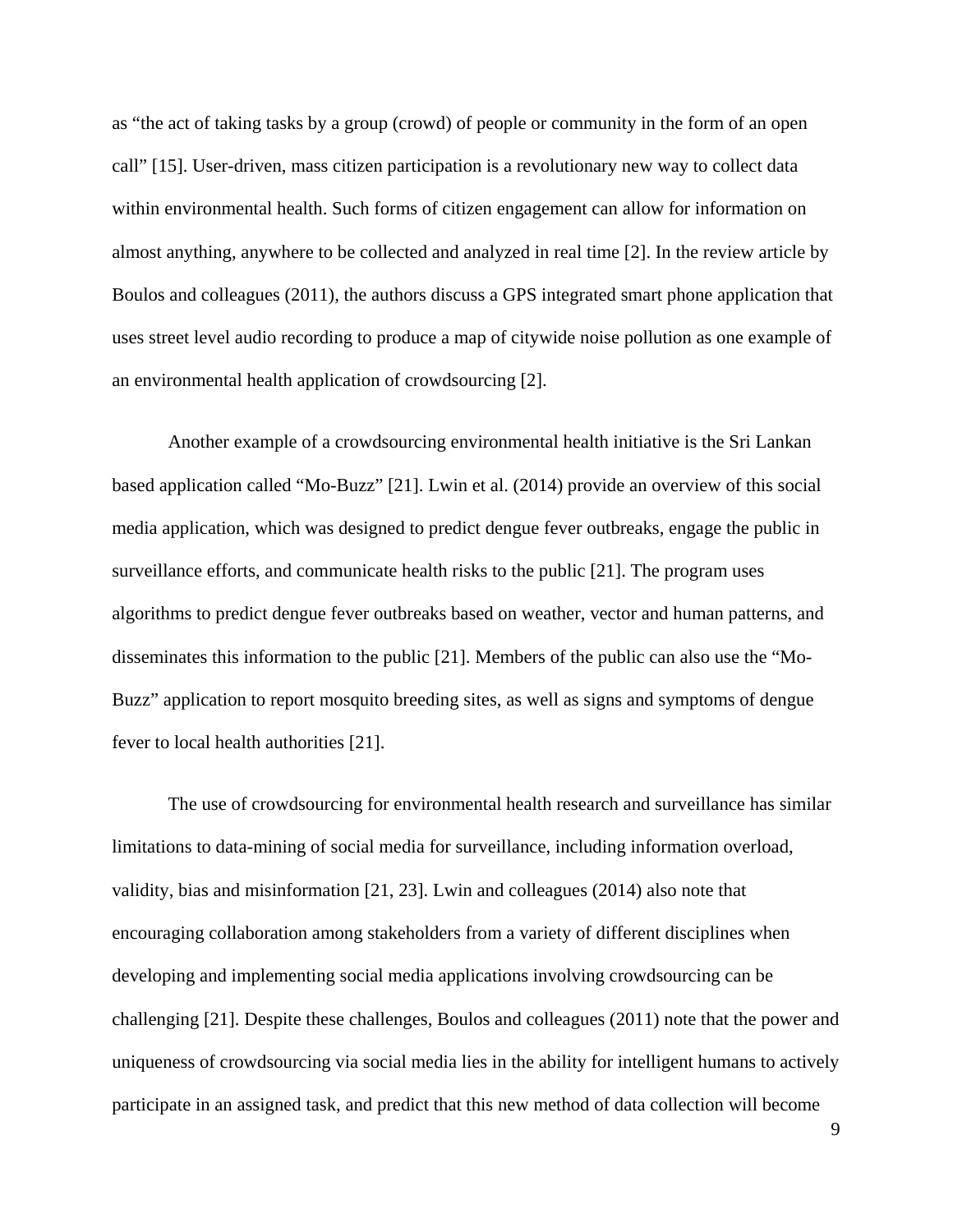increasingly common as mobile devices like tablets and smartphones continue to grow in popularity [2].

#### **Limitations**

 There are several limitations present in this evidence review. First, the results of the literature review may have been limited by the search terms. By expanding the search terms to include key words from a variety of fields within environmental health it may have produced a greater quantity of articles and revealed additional uses for social media in environmental health.

Several of the articles in the literature review provided an overview of possible applications of social media in environmental health, but did not provide a detailed evaluation of the effectiveness of these various applications. In addition, use of social media applications varies across demographic groups such as age and ethnicity [24], therefore applications of social media that were found to be successful in the literature review may not be as effective when implemented in different demographic groups or geographical locations.

# **Conclusion**

 In conclusion, social media presents new opportunities for enhanced communication surveillance and community engagement activities in environmental health. Social media is a rapid, low cost tool that can be used to disseminate information in a timely manner during outbreaks, natural disasters and other crisis situations. The real-time nature of social media can be used to inform decision-making in emergency situations. Social media also presents new opportunities for education and two-way communication about environmental health issues at the environmental health research-policy interface.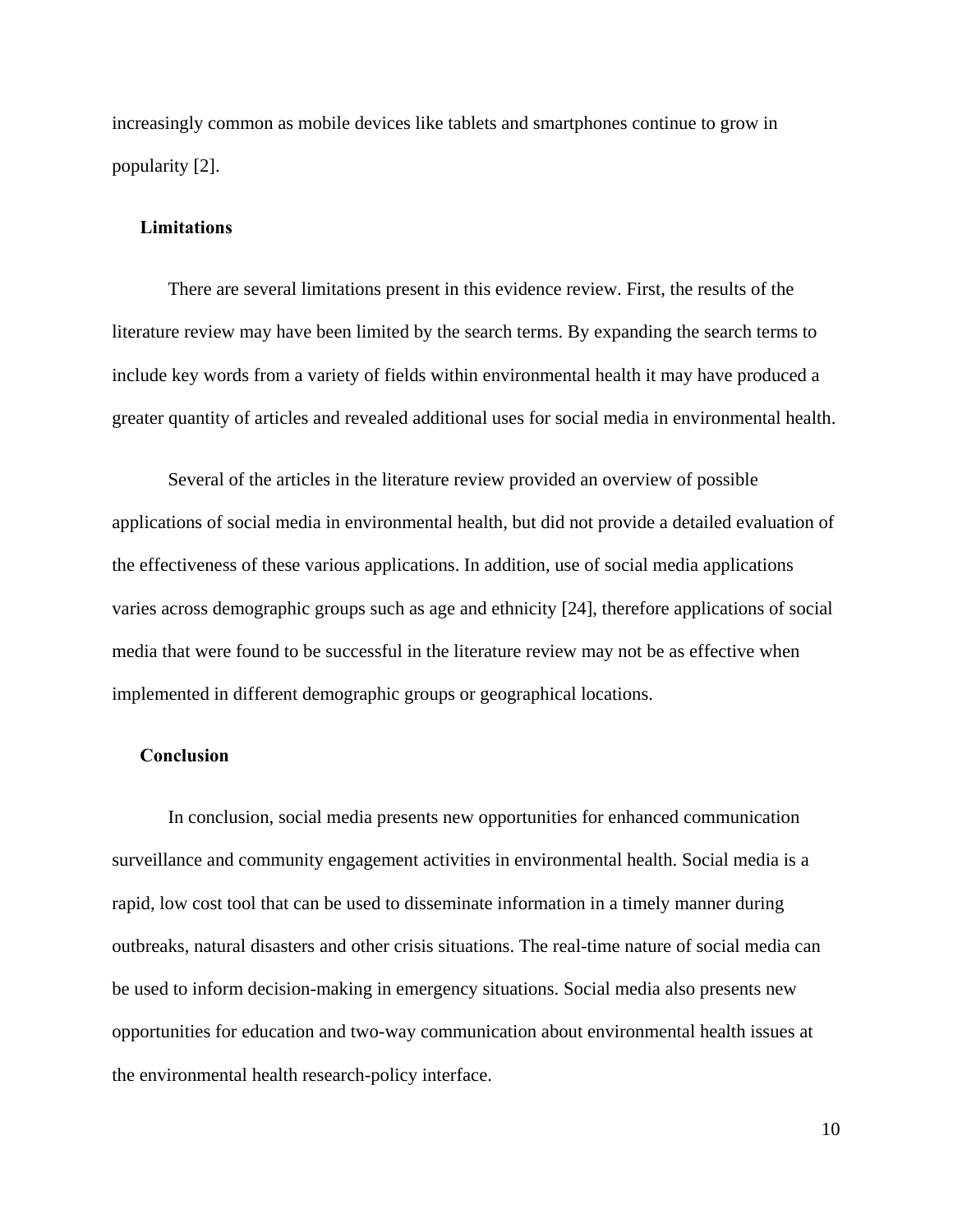Opportunities also exist for incorporating data mined from social media into surveillance systems that have the ability to rapidly identify trends, reduce the amount of time to identify an outbreak, and inform public and environmental health decision making. Crowdsourcing and active citizen engagement via social media can present new sources of data for environmental health research.

 Future users of social media in environmental health must be cautious of the challenges and limitations this new technology presents, including; biased information, information overload, poor sensitivity and specificity, and the need for coordination of multidisciplinary and multijurisdictional teams. Future research is needed to investigate ways to improve sensitivity and specificity of crowdsourced data and data mined from social media sites. Future research is also needed to examine the success of social media based communication in eliciting behavior change and the overall effectiveness of various social media applications within the environmental health field.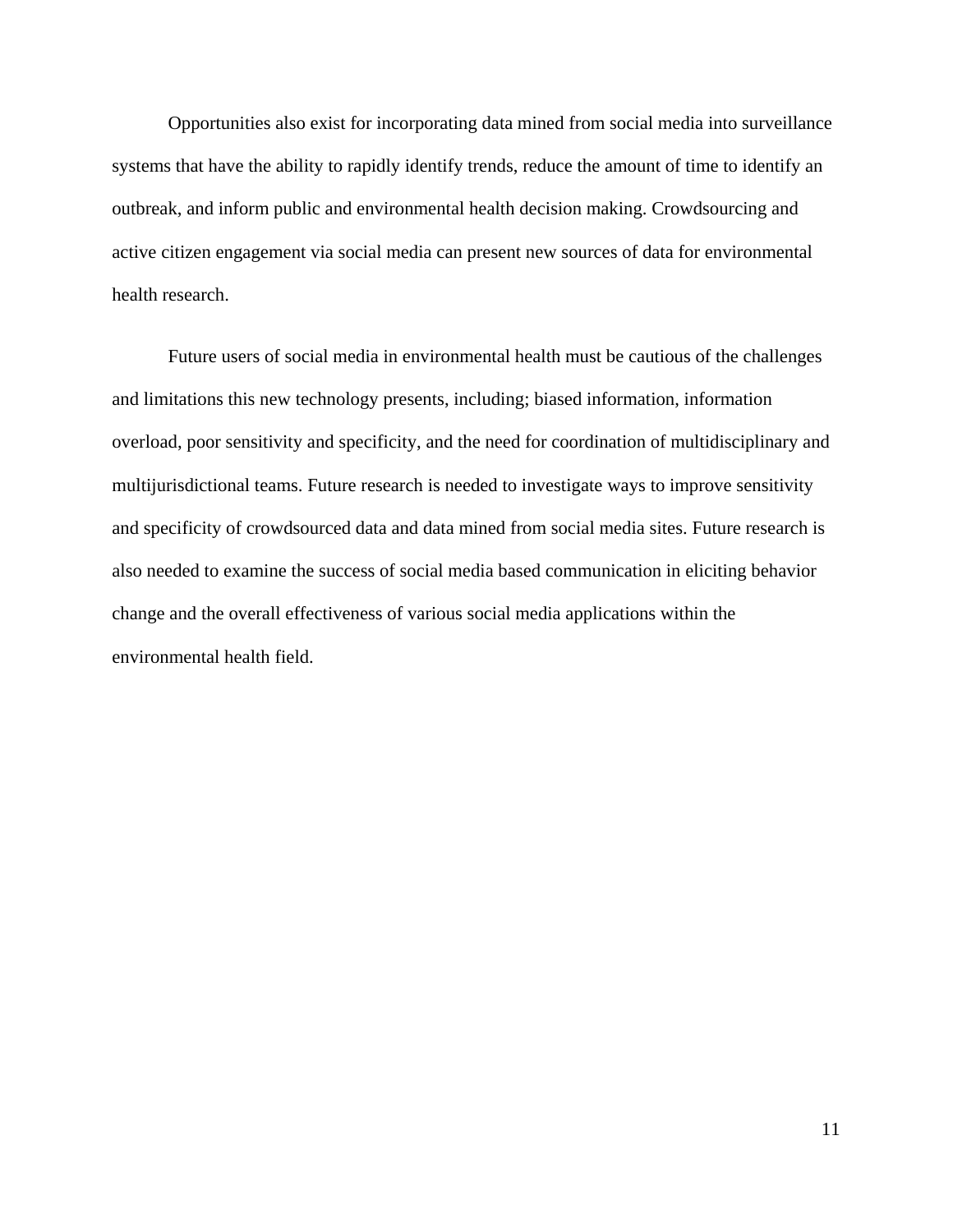# **References**

1. Grossberndt S, van den Hazel P, Bartonova A: **Application of social media in the environment and health professional community**. *Environ Health* 2012, **11**(Suppl 1):S16.

2. Kamel Boulos MN, Resch B, Crowley DN, Breslin JG, Sohn G, Burtner R, Pike W a, Jezierski E, Chuang K-YS: **Crowdsourcing, citizen sensing and sensor web technologies for public and environmental health surveillance and crisis management: trends, OGC standards and application examples**. *Int J Health Geogr* 2011, **10**:67–96.

3. Martinello N, Donelle L: **Online conversations among Ontario university students: environmental concerns**. *Inform Health Soc Care* 2012, **37**:177–89.

4. Bernardo TM, Rajic A, Young I, Robiadek K, Pham MT, Funk J a: **Scoping review on search queries and social media for disease surveillance: a chronology of innovation**. *J Med Internet Res* 2013, **15**:e147.

5. Thackeray R, Neiger BL, Smith AK, Van Wagenen SB: **Adoption and use of social media among public health departments**. *BMC Public Health* 2012, **12**:242–248.

6. **Individual Internet use and e-commerce, 2012** [http://www.statcan.gc.ca/dailyquotidien/131028/dq131028a-eng.htm]

7. **Social networking: analysis of the english-language market** [https://www.mtmotm.ca/files/PressReleases/Social Networking - Anglophones - Summary.pdf]

8. Brossard D, Scheufele DA: **Science, new media, and the public**. *Science (80- )* 2013, **339**:40–41.

9. Ogden LE: **Tags, blogs, tweets: social media as science tool?** *Bioscience* 2013, **63**:148.

10. Kaplan AM, Haenlein M: **Users of the world, unite! The challenges and opportunities of Social Media**. *Bus Horiz* 2010, **53**:59–68.

11. Centola D: **Social media and the science of health behavior**. *Circulation* 2013, **127**:2135– 44.

12. Bramlett Mayer A, Harrison J a: **Safe Eats: an evaluation of the use of social media for food safety education**. *J Food Prot* 2012, **75**:1453–63.

13. Gaspar R, Gorjão S, Seibt B, Lima L, Barnett J, Moss A, Wills J: **Tweeting during food crises: A psychosocial analysis of threat coping expressions in Spain, during the 2011 European EHEC outbreak**. *Int J Hum Comput Stud* 2014, **72**:239–254.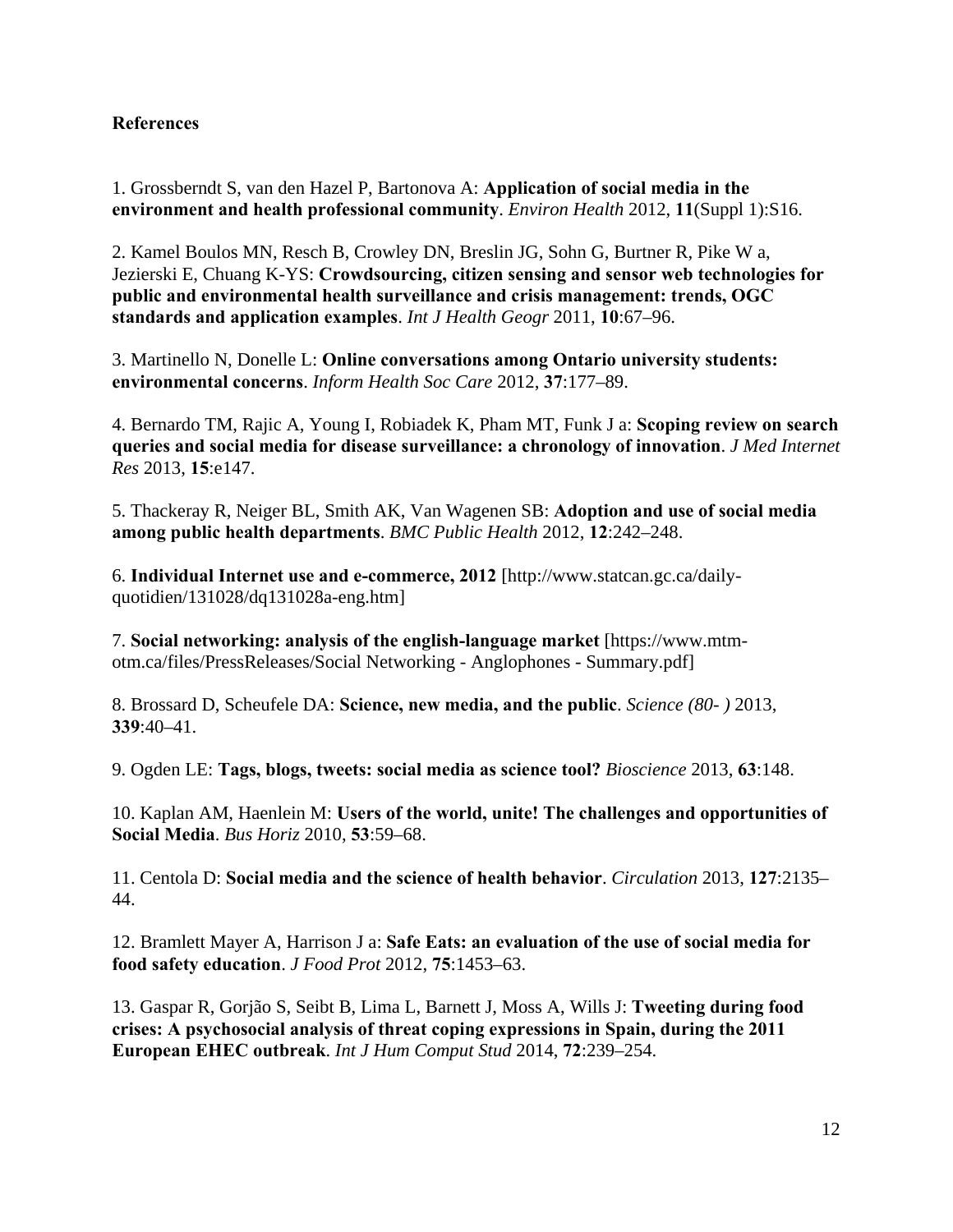14. Freberg K, Palenchar MJ, Veil SR: **Managing and sharing H1N1 crisis information using social media bookmarking services**. *Public Relat Rev* 2013, **39**:178–184.

15. Kass-Hout TA, Alhinnawi H: **Social media in public health**. *Br Med Bull* 2013, **108**:5–24.

16. Williams A, Schiavo R: **Raising awareness of sustainable food issues and building community via the integrated use of new media with other communication approaches**. *Public Heal Commun Mark* 2008, **2**:159–177.

17. Schmidt CW: **TRENDING NOW : using social media to predict and track disease outbreaks**. *Environ Health Perspect* 2014, **120**:A30–A33.

18. Kemble SK, Westbrook A, Lynfield R, Bogard A, Koktavy N, Gall K, Lappi V, DeVries AS, Kaplan E, Smith KE: **Foodborne outbreak of group a streptococcus pharyngitis associated with a high school dance team banquet--Minnesota, 2012**. *Clin Infect Dis* 2013, **57**:648–54.

19. Brownstein JS, Freifeld CC, Madoff LC: **Digital disease detection - harnessing the web for public health surveillance**. *N Engl J Med* 2009, **360**:2153–2158.

20. Abdullah S, Wu X: **An Epidemic Model for News Spreading on Twitter**. In *2011 IEEE 23rd Int Conf Tools with Artif Intell*. Boca Raton: IEEE; 2011:163–169.

21. Lwin MO, Vijaykumar S, Fernando ONN, Cheong SA, Rathnayake VS, Lim G, Theng Y-L, Chaudhuri S, Foo S: **A 21st century approach to tackling dengue: Crowdsourced surveillance, predictive mapping and tailored communication**. *Acta Trop* 2014, **130**:100– 107.

22. Newkirk RW, Bender JB, Hedberg CW: **The potential capability of social media as a component of food safety and food terrorism surveillance systems**. *Foodborne Pathog Dis* 2012, **9**:120–124.

23. Kamel Boulos MN, Sanfilippo AP, Corley CD, Wheeler S: **Social Web mining and exploitation for serious applications: Technosocial Predictive Analytics and related technologies for public health, environmental and national security surveillance**. *Comput Methods Programs Biomed* 2010, **100**:16–23.

24. Duggan M, Brenner J: *The Demographics of Social Media Users — 2012*. Washington, D.C.; 2013:1–14.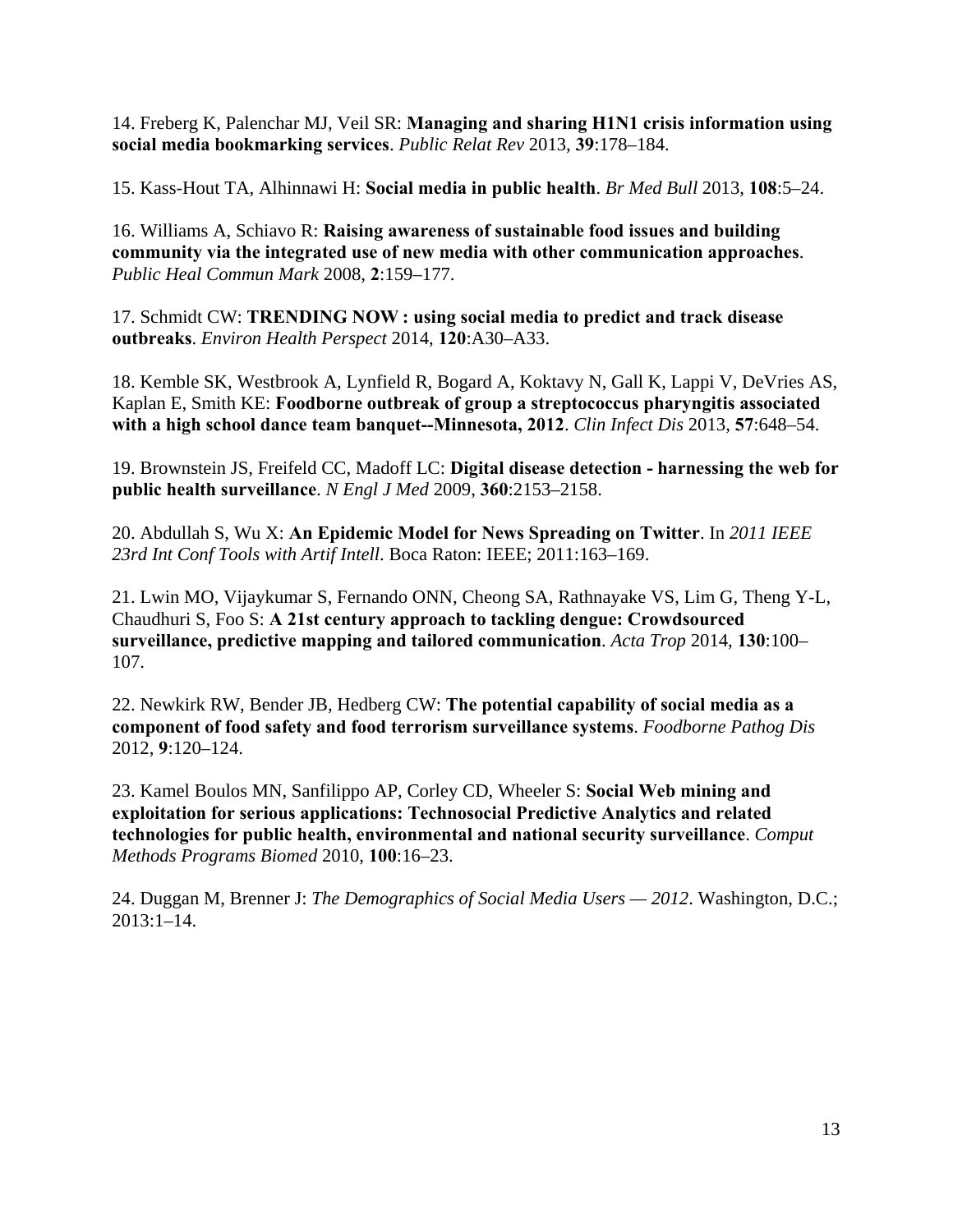# **Appendix – Article Summaries**

| Reference                                                             | <b>EH Applications of Social</b><br>Media Identified in Article                                                           | <b>Article Key Points</b>                                                                                                                                                                                                                                                                                                                                                                                                                                                                                                                                                                                                                                                                                                                                                                                                                                                                                                                                           |
|-----------------------------------------------------------------------|---------------------------------------------------------------------------------------------------------------------------|---------------------------------------------------------------------------------------------------------------------------------------------------------------------------------------------------------------------------------------------------------------------------------------------------------------------------------------------------------------------------------------------------------------------------------------------------------------------------------------------------------------------------------------------------------------------------------------------------------------------------------------------------------------------------------------------------------------------------------------------------------------------------------------------------------------------------------------------------------------------------------------------------------------------------------------------------------------------|
| Mayer and<br>Harrison (2012),<br>quasi-experimental<br>study          | • Information dissemination                                                                                               | • Using a survey, researchers found that university students had limited food<br>safety knowledge and were at high risk of foodborne illness<br>Based off of survey results and focus group discussions, researchers<br>developed a tailored food safety education program on Facebook for students<br>Focus group recommended short videos and recipe demonstrations<br>incorporating safe food practice be included in the education program<br>After the intervention, 97% of participants agreed that they will change the<br>way they handle food<br>Students preferred food safety education program over traditional food safety<br>university lecture<br>Social media allows educators to give students a venue for social interaction<br>and the opportunity to learn, share ideas and reflect<br>Researchers conclude that the use of social media in food safety education<br>campaign can lead to behavior changes can reduce risk of foodborne illness |
| Gaspar et al.<br>(2014),<br>psychosocial<br>analysis                  | • Information dissemination                                                                                               | Researchers conducted a psychosocial analysis of Twitter messages during<br>$\bullet$<br>an E. coli outbreak in order to determine how people cope during a crisis<br>Using social media to assess how people are coping with a crisis can assist<br>stakeholders in adapting communications to provide necessary information<br>and warnings<br>Risk communicators can use social media to transmit important info to many<br>people promptly                                                                                                                                                                                                                                                                                                                                                                                                                                                                                                                      |
| Freberg et al.<br>$(2013)$ , analysis of<br>social media<br>bookmarks | • Information dissemination<br>• Engaging public,<br>stakeholders and policy<br>makers in conversation<br>about EH issues | Media, including social media, has the power to influence how public<br>$\bullet$<br>receives and perceives information about risk<br>Investigators sought to determine the types and sources of social media being<br>used during the H1N1 epidemic in 2009 based off of social media<br>bookmarking services<br>Researchers found that the CDC was one of the most frequently bookmarked<br>sources of information                                                                                                                                                                                                                                                                                                                                                                                                                                                                                                                                                |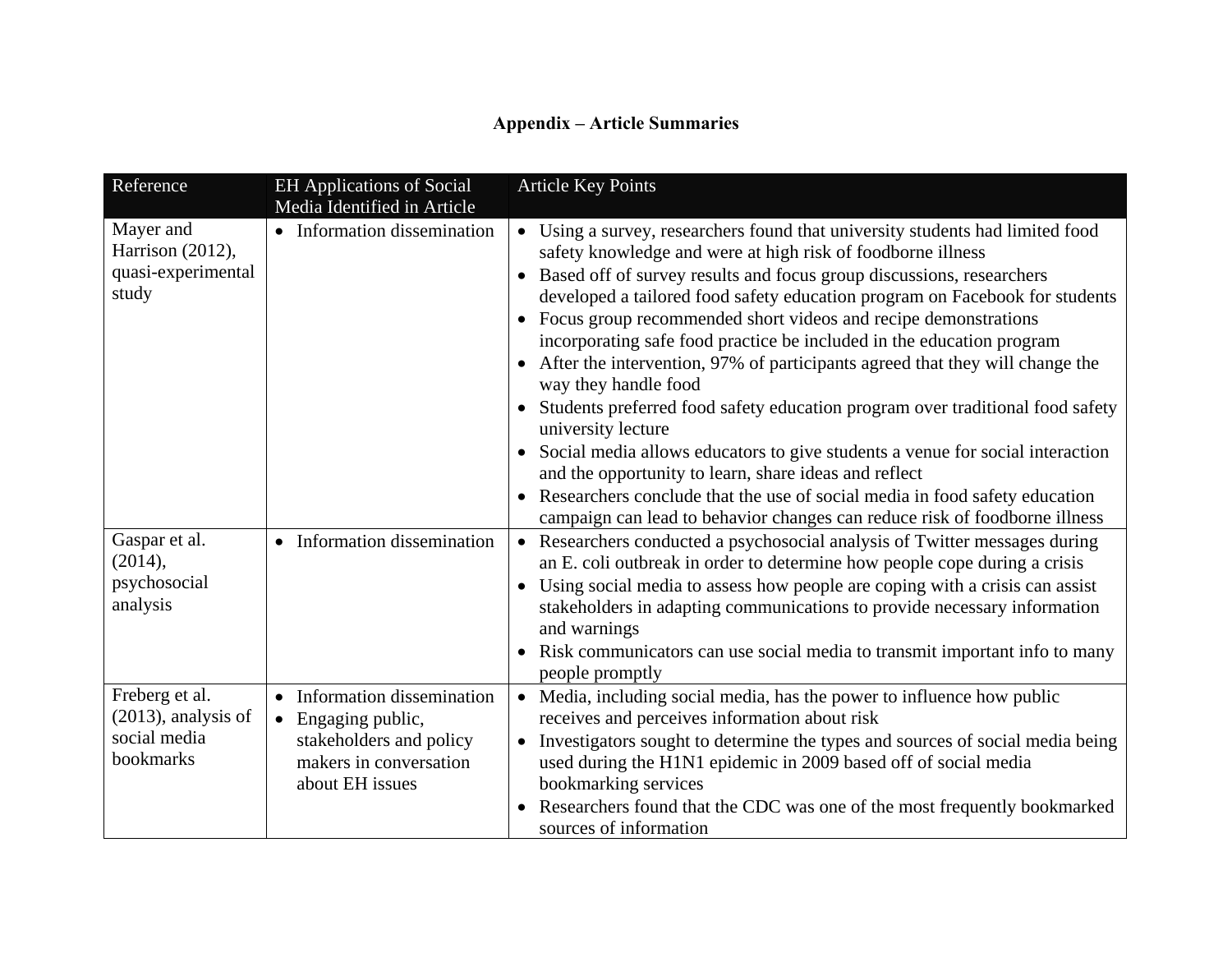|                                                          |                                                                                                                                      | • Social media allows health organizations to engage with key stakeholders<br>and understand and address their concerns and perspectives on health crises<br>Important to recognize that health professionals need to exert control over<br>$\bullet$<br>what is presented on social media and so that they can influence, manage and<br>construct perceptions                                                                                                                                                                                                                                                                                                                                                                                                                                    |
|----------------------------------------------------------|--------------------------------------------------------------------------------------------------------------------------------------|---------------------------------------------------------------------------------------------------------------------------------------------------------------------------------------------------------------------------------------------------------------------------------------------------------------------------------------------------------------------------------------------------------------------------------------------------------------------------------------------------------------------------------------------------------------------------------------------------------------------------------------------------------------------------------------------------------------------------------------------------------------------------------------------------|
| Williams et al.<br>$(2008)$ , case study                 | Information dissemination<br>$\bullet$ Engaging public,<br>stakeholders and policy<br>makers in conversation<br>about EH issues      | Article provides an overview of the Sustainable Table program developed by<br>$\bullet$<br>a non-profit organization to educate the public on food-related issues like<br>antibiotic resistance, pesticide use and large transportation systems<br>• As part of the program, a blog was created to educate the public about food-<br>related issues and encourage consumers to take action<br>Evaluation of the blog found that user comments tend to discuss action steps,<br>how to take action and how to make use of existing resources to address<br>food-related issues<br>Online poll show that people prefer action-oriented topics (like buying ad<br>$\bullet$<br>eating local, health issues, sustainable food)<br>Blog found to be useful in encouraging discourse surrounding action |
| Thackeray et al.<br>$(2012)$ , cross-<br>sectional study | • Information dissemination<br>Engaging public,<br>$\bullet$<br>stakeholders and policy<br>makers in conversation<br>about EH issues | • Researchers conducted a cross sectional study to determine extent of social<br>media use within health departments in the US<br>• Found 60% of health departments used social media<br>• ~8% of health department social media (Twitter) posts were EH related<br>Most health departments only using social media to disseminate information<br>rather than engage public in conversation<br>Emphasize need for health departments to maximize potential benefit of<br>social media by incorporating it into overall communication strategy                                                                                                                                                                                                                                                     |
| Grossberndt et al.<br>(2010),<br>methodology<br>article  | • Engaging public,<br>stakeholders and policy<br>makers in conversation<br>about EH issues                                           | • Article provides overview of EU Health and Environment Network<br>(HEVINET) project<br>• HEVINET is an interactive network portal that allows researchers & other<br>stakeholders to interact with policy makers $-$ a "virtual meeting place"<br>HEVINET facilitates collaboration, networking and evidence-informed<br>political decision making<br>Nearly all participants surveyed indicated that they were interested in<br>$\bullet$<br>investing time into the portal                                                                                                                                                                                                                                                                                                                    |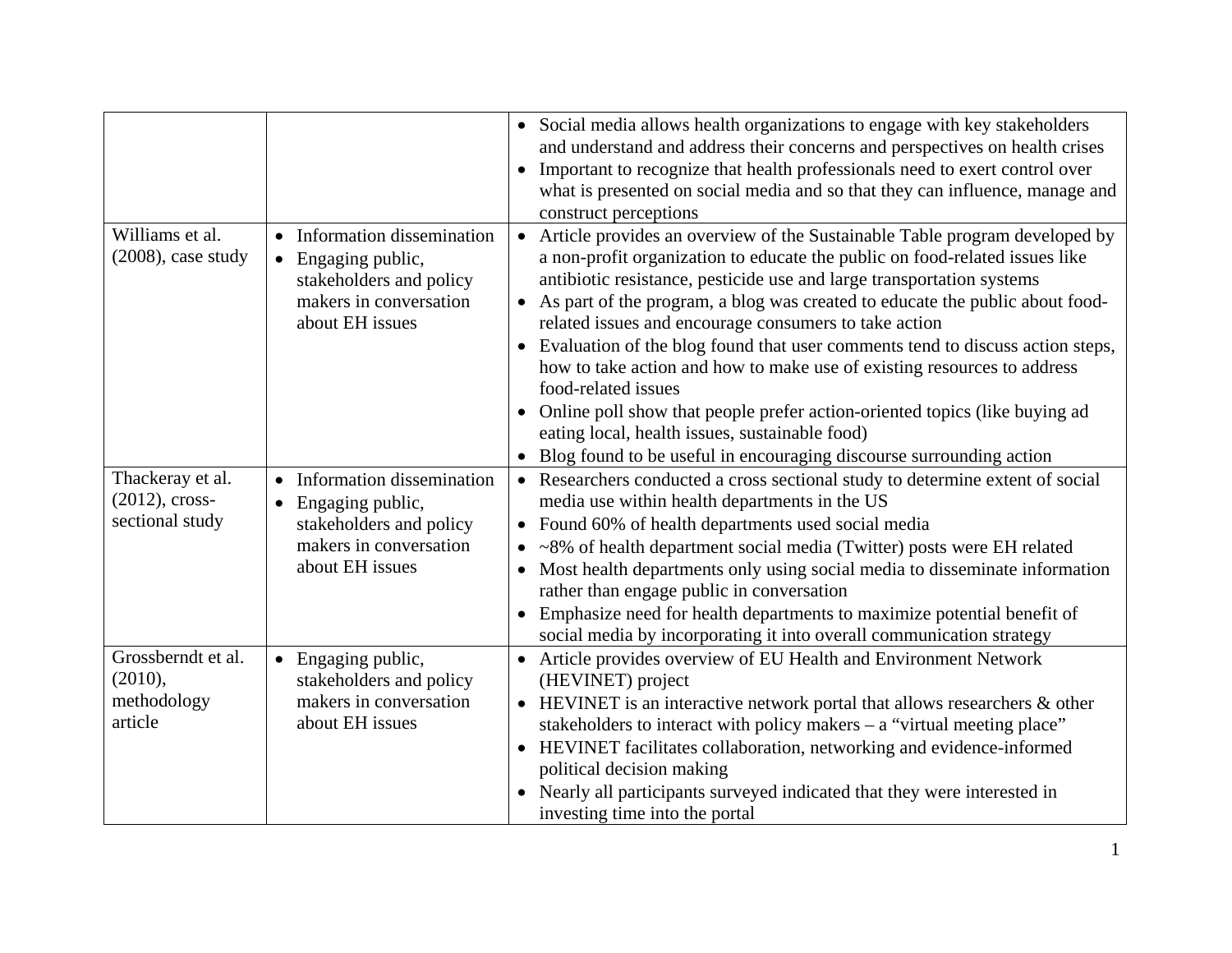|                                                                      |                                                                                                 | HEVINET project success indicates that social media can be a new source of<br>two-way communication at the science-policy interface                                                                                                                                                                                                                                                                                                                                                                                                                                                                                                                                                                                                                                                                                                                                                                                                                                                                                                                                      |
|----------------------------------------------------------------------|-------------------------------------------------------------------------------------------------|--------------------------------------------------------------------------------------------------------------------------------------------------------------------------------------------------------------------------------------------------------------------------------------------------------------------------------------------------------------------------------------------------------------------------------------------------------------------------------------------------------------------------------------------------------------------------------------------------------------------------------------------------------------------------------------------------------------------------------------------------------------------------------------------------------------------------------------------------------------------------------------------------------------------------------------------------------------------------------------------------------------------------------------------------------------------------|
| Martinello and<br>Donelle (2012),<br>qualitative content<br>analysis | • Engaging public,<br>stakeholders and policy<br>makers in conversation<br>about EH issues      | • Researchers conducted a qualitative content analysis by analyzing data<br>collected from archived wall and discussion postings on Ontario university<br>Facebook groups<br>Any posts related to the environment and determinants of health were<br>highlighted<br>Study found that environmental health issues (such as the built environment,<br>water and air quality and recycling) are important among university students<br>Through Facebook students engaged in dialogue, shared opinions, debated<br>and discussed strategies for improving environmental health issues<br>Facebook provides an opportunity for communication with policy and other<br>$\bullet$<br>decision makers<br>Social networking and social engagement through Facebook facilitates shift<br>towards community activism and civic participation<br>Limitations of the study include lack of demographic information, only<br>$\bullet$<br>examining posts in English and that the researchers had no way of verifying<br>that Facebook users actually were Ontario university students |
| Kass-Hout and<br>Alhinnawa (2013),<br>review article                 | • Crowd-sourcing<br>• Surveillance and outbreak<br>investigation<br>• Information dissemination | Social media presents opportunities for user-driven innovations to monitor<br>$\bullet$<br>and investigate disease trends<br>Many health issues tend to cluster in the population, and the highly<br>contextualized and networked nature of social media can help to better<br>understand such health issues<br>• Data-mining from social media sources can be used to predict epidemics like<br>influenza, West Nile Virus and meningitis<br>Benefits of social media include that it is low cost, the information is open<br>source and timely<br>Social media can also be used for engaging the public and for disseminating<br>health information<br>Must cross-validate social media data with other sources to increase validity<br>Article provides examples, including screenshots, of websites that use<br>information mined from of social media for disease surveillance                                                                                                                                                                                      |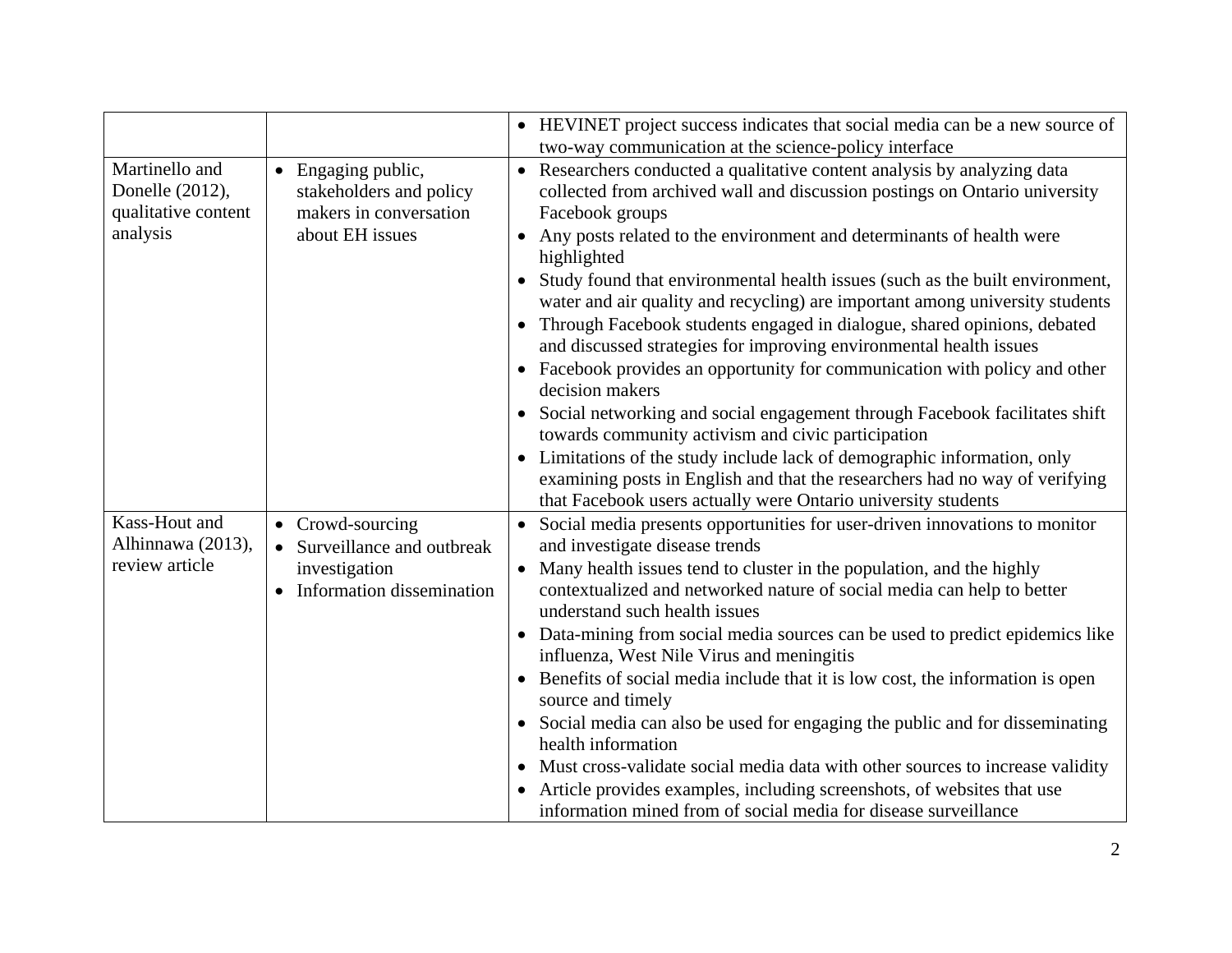| Boulos et al.<br>$(2011)$ , review<br>article          | • Crowd-sourcing<br>Surveillance and outbreak<br>investigation<br>Information dissemination | • New opportunities exist in EH research with crowdsourcing through social<br>media<br>• Crowdsourcing involves mass citizen participation to achieve goals (Ex.<br>Using street level audio samples recorded on smartphones with GPS to map<br>citywide noise pollution)<br>Citizen engagement and crowdsourcing allows for monitoring of almost any<br>issue, anywhere in real time<br>• Other uses of social media include data mining of microblogging sites (like<br>Twitter) for rapid identification and insight into unfolding trends such as |
|--------------------------------------------------------|---------------------------------------------------------------------------------------------|-------------------------------------------------------------------------------------------------------------------------------------------------------------------------------------------------------------------------------------------------------------------------------------------------------------------------------------------------------------------------------------------------------------------------------------------------------------------------------------------------------------------------------------------------------|
|                                                        |                                                                                             | outbreaks or natural disasters and other crises<br>Relevant and timely information can inform emergency management actions<br>and policy decisions                                                                                                                                                                                                                                                                                                                                                                                                    |
|                                                        |                                                                                             | Social media can also be used by emergency management personnel for<br>$\bullet$<br>rapid dissemination of information                                                                                                                                                                                                                                                                                                                                                                                                                                |
|                                                        |                                                                                             | Challenges of social media data mining and crowdsourcing include<br>information overload, bias and misinformation                                                                                                                                                                                                                                                                                                                                                                                                                                     |
| Kemble et al.<br>$(2013)$ , case study                 | • Surveillance and outbreak<br>investigation                                                | • Article outlines an epidemiological investigation into a foodborne outbreak<br>of Group A Streptococcus among high school students in Minnesota<br>• Outbreak was first suspected when students discussed being sick with strep<br>throat on Facebook                                                                                                                                                                                                                                                                                               |
|                                                        |                                                                                             | Social media played critical role in bringing potential outbreak to attention of<br>$\bullet$<br>public health officials                                                                                                                                                                                                                                                                                                                                                                                                                              |
|                                                        |                                                                                             | Estimates of sick individuals based on Facebook corresponded with<br>estimates from epidemiological investigation                                                                                                                                                                                                                                                                                                                                                                                                                                     |
|                                                        |                                                                                             | Researchers conclude that social media played a critical role in the<br>$\bullet$<br>epidemiological investigation and recommend future use of social media as a<br>tool for informing outbreak investigations                                                                                                                                                                                                                                                                                                                                        |
| Brownstein et al.<br>$(2009)$ , perspective<br>article | • Surveillance and outbreak<br>investigation                                                | • Authors suggest Internet technology becoming integral to surveillance<br>Data mining of social media can identify trends, reduce time to recognize an<br>outbreak and allow for visualization of online information about outbreaks in<br>real time<br>• Having real-time, freely available information on outbreaks and other crises                                                                                                                                                                                                               |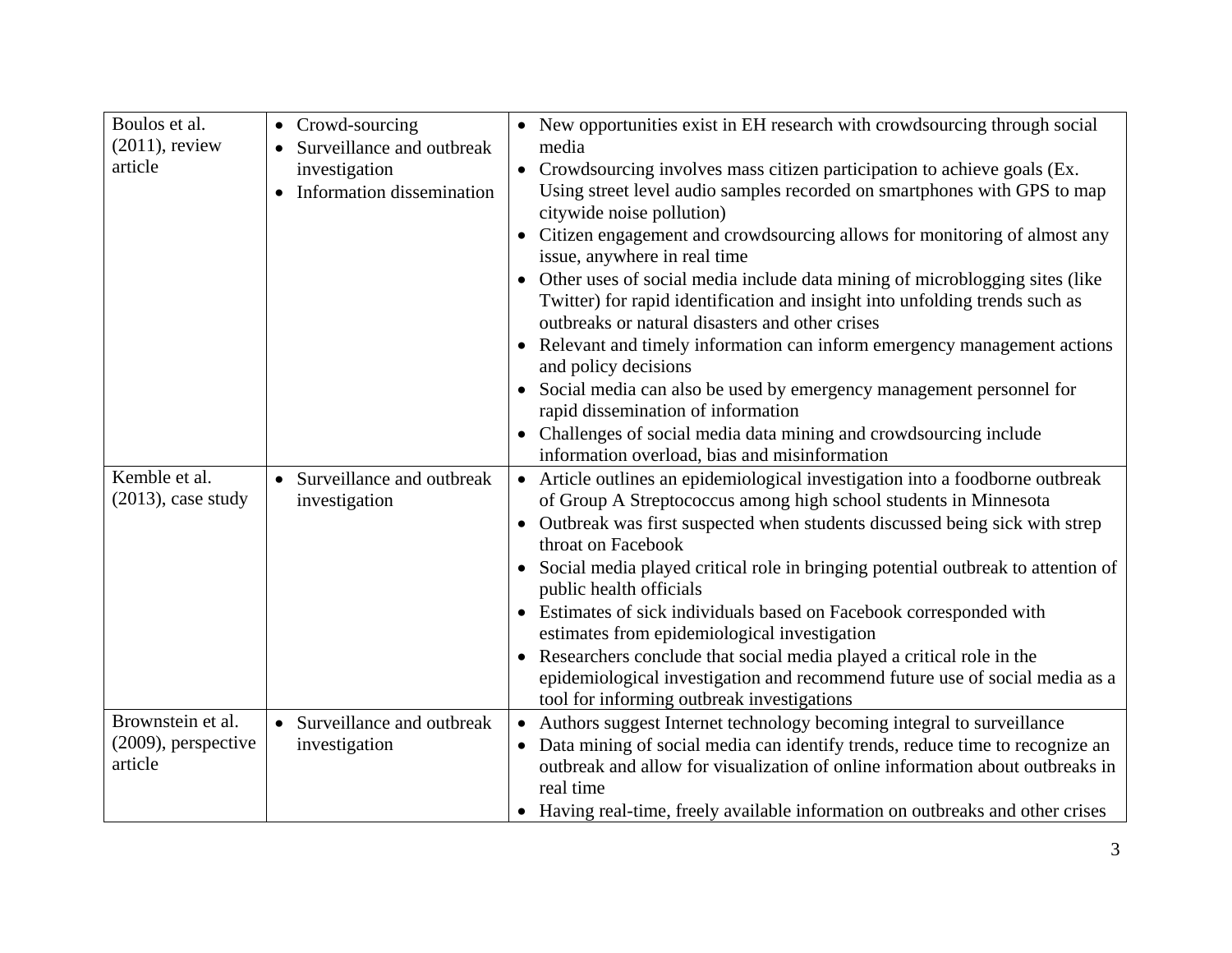|                    |                             | can guide public and environmental health decision making                                  |
|--------------------|-----------------------------|--------------------------------------------------------------------------------------------|
|                    |                             |                                                                                            |
|                    |                             | Although mining social media and other Internet sources can provide<br>$\bullet$           |
|                    |                             | valuable information, they cannot replace efforts of public health                         |
|                    |                             | practitioners                                                                              |
|                    |                             | Limitations such as information overload, lack of sensitivity and specificity,             |
|                    |                             | false reports                                                                              |
| Bernardo et al.    | • Surveillance and outbreak | Researchers conducted a scoping review on the use of social media for                      |
| $(2013)$ , scoping | investigation               | disease surveillance                                                                       |
| review             |                             | 66% of articles reviewed found good correlation between social media based                 |
|                    |                             | surveillance and existing surveillance program                                             |
|                    |                             | Developing social-media based surveillance programs requires                               |
|                    |                             | multidisciplinary, multijurisdictional collaboration                                       |
|                    |                             | Social media can allow for communication between health professionals to<br>$\bullet$      |
|                    |                             | facilitate response to health crises                                                       |
|                    |                             | Social media can be used to supplement existing surveillance systems and                   |
|                    |                             | should be used for active engagement with users rather than just information               |
|                    |                             | dissemination                                                                              |
|                    |                             | Biggest challenges of social media for surveillance include false positives                |
|                    |                             | and false negatives                                                                        |
|                    |                             | Need for further research to improve sensitivity and specificity                           |
| Newkirk et al.     | • Surveillance and outbreak | Need for improved food surveillance systems due to numerous recent high<br>$\bullet$       |
| (2012),            | investigation               | profile foodborne-illness outbreaks                                                        |
| commentary         |                             | Current foodborne illness surveillance systems limited by underreporting<br>$\bullet$      |
|                    |                             | Need rapid detection of outbreaks to reduce number of exposed individuals                  |
|                    |                             | Social media has potential to be mined for signs of foodborne illness in real<br>$\bullet$ |
|                    |                             | time                                                                                       |
|                    |                             | Can also be used to distribute foodborne outbreak questionnaires to facilitate             |
|                    |                             | outbreak investigation                                                                     |
|                    |                             | Social media can improve ability of individual groups to self-identify                     |
|                    |                             | foodborne illness as well as common exposures                                              |
|                    |                             | Challenges of social media for surveillance include low specificity and low<br>$\bullet$   |
|                    |                             | positive predictive value as well as privacy concerns                                      |